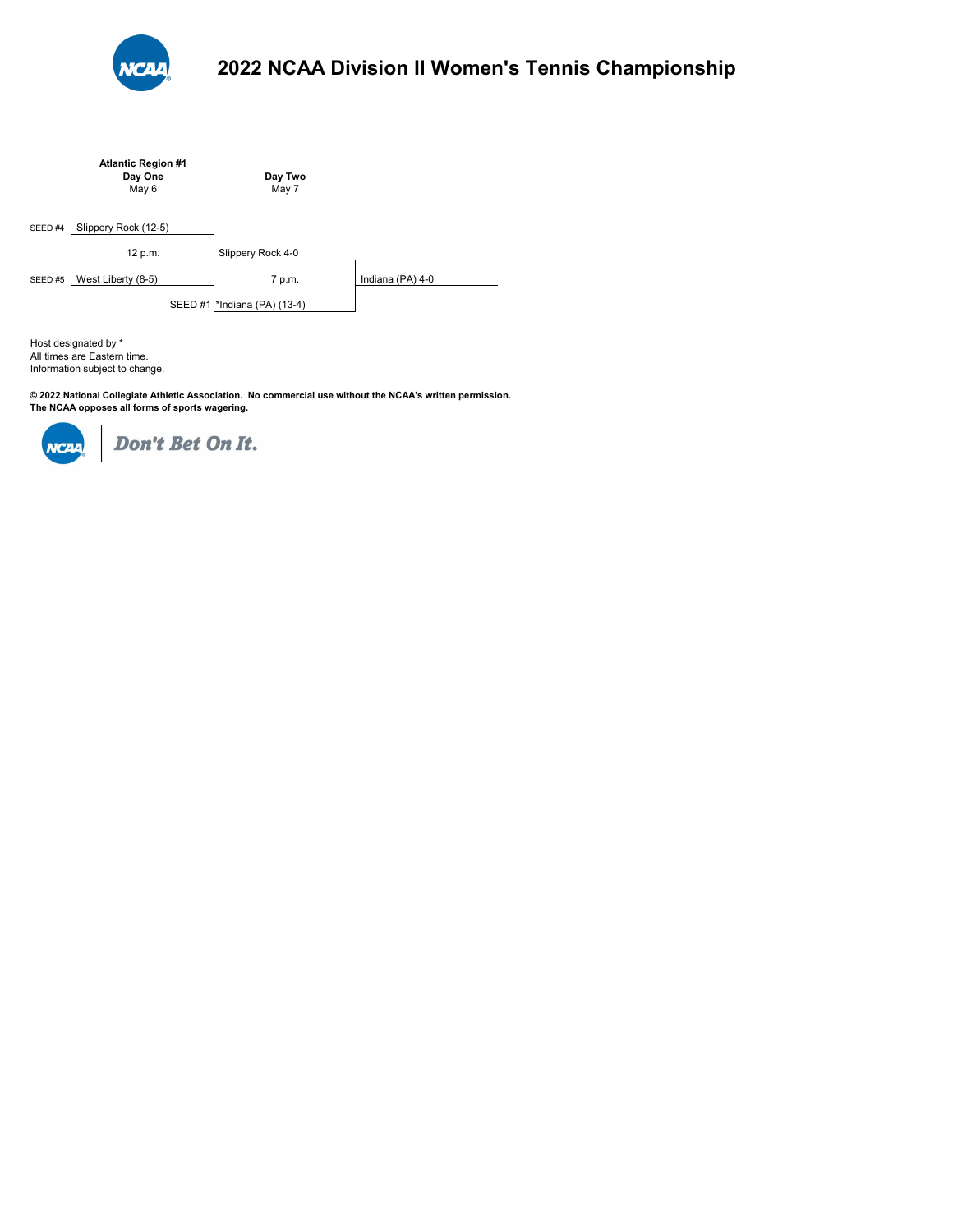

|        | <b>Atlantic Region #2</b> |                       |                       |
|--------|---------------------------|-----------------------|-----------------------|
|        | Day One                   | Day Two               |                       |
|        | May 6                     | May 7                 |                       |
| SEED#2 | *Charleston (WV) (18-5)   |                       |                       |
|        |                           |                       |                       |
|        | 3 p.m.                    | Charleston (WV) 4-0   |                       |
|        |                           |                       |                       |
| SEED#7 | Shaw (13-3)               | 4:30 p.m.             | West Virginia St. 4-3 |
| SEED#3 | West Virginia St. (12-6)  |                       |                       |
|        | 5:30 p.m.                 | West Virginia St. 4-1 |                       |
| SEED#6 | Mercyhurst (8-8)          |                       |                       |

Host designated by \* All times are Eastern time. Information subject to change.

© 2022 National Collegiate Athletic Association. No commercial use without the NCAA's written permission.<br>The NCAA opposes all forms of sports wagering.

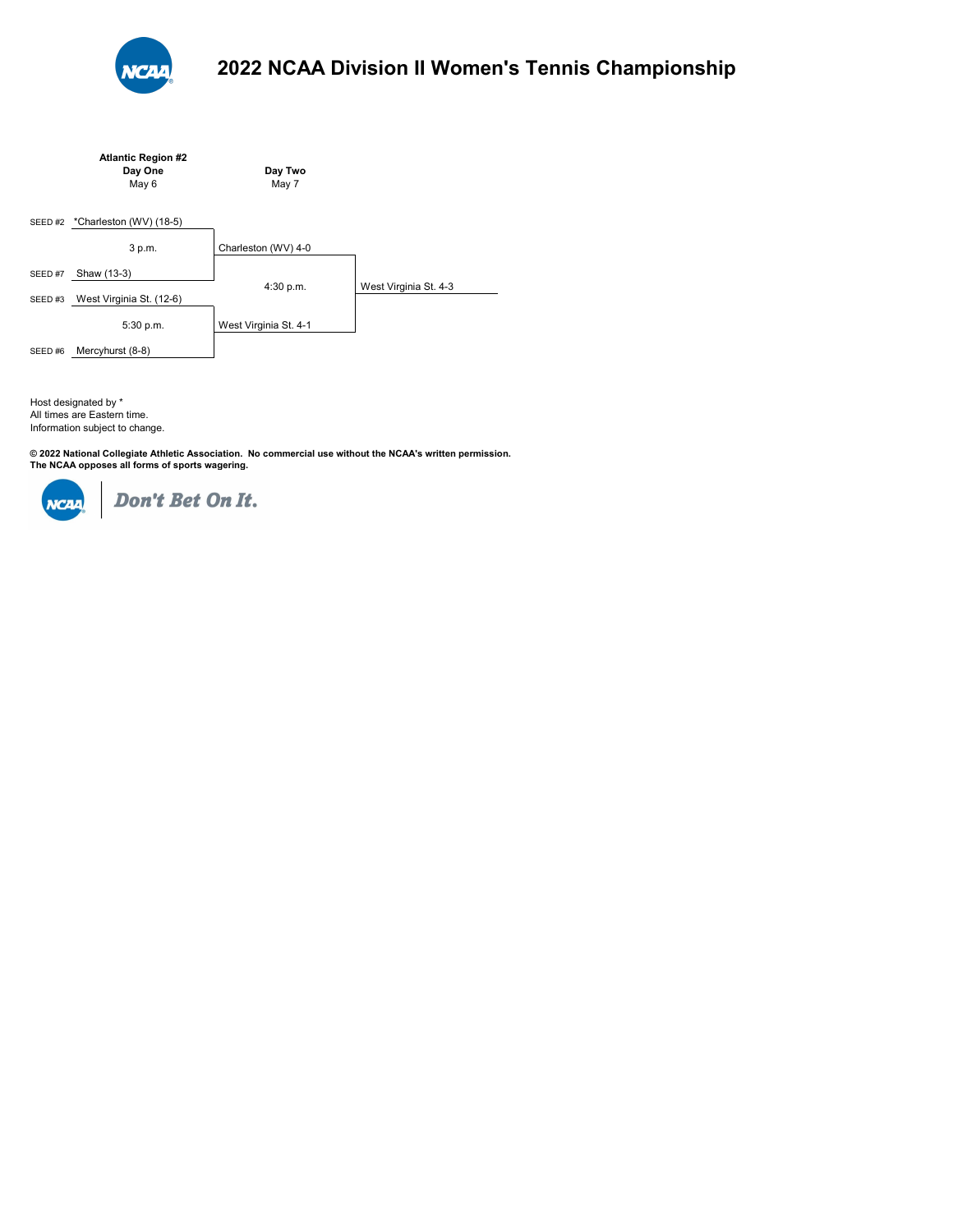

|         | <b>Central Region #1</b><br>Day One<br>May 6 | Day Two<br>May 7              |                   |
|---------|----------------------------------------------|-------------------------------|-------------------|
| SEED #4 | Harding (17-5)                               |                               |                   |
|         | 11a.m.                                       | Missouri Western 4-0          |                   |
| SEED#5  | Missouri Western (15-4)                      | 11a.m.                        | Central Okla, 4-1 |
|         |                                              | SEED #1 *Central Okla. (16-1) |                   |

All times are Eastern time. Information subject to change. Host designated by \*

**© 2022 National Collegiate Athletic Association. No commercial use without the NCAA's written permission. The NCAA opposes all forms of sports wagering.** 

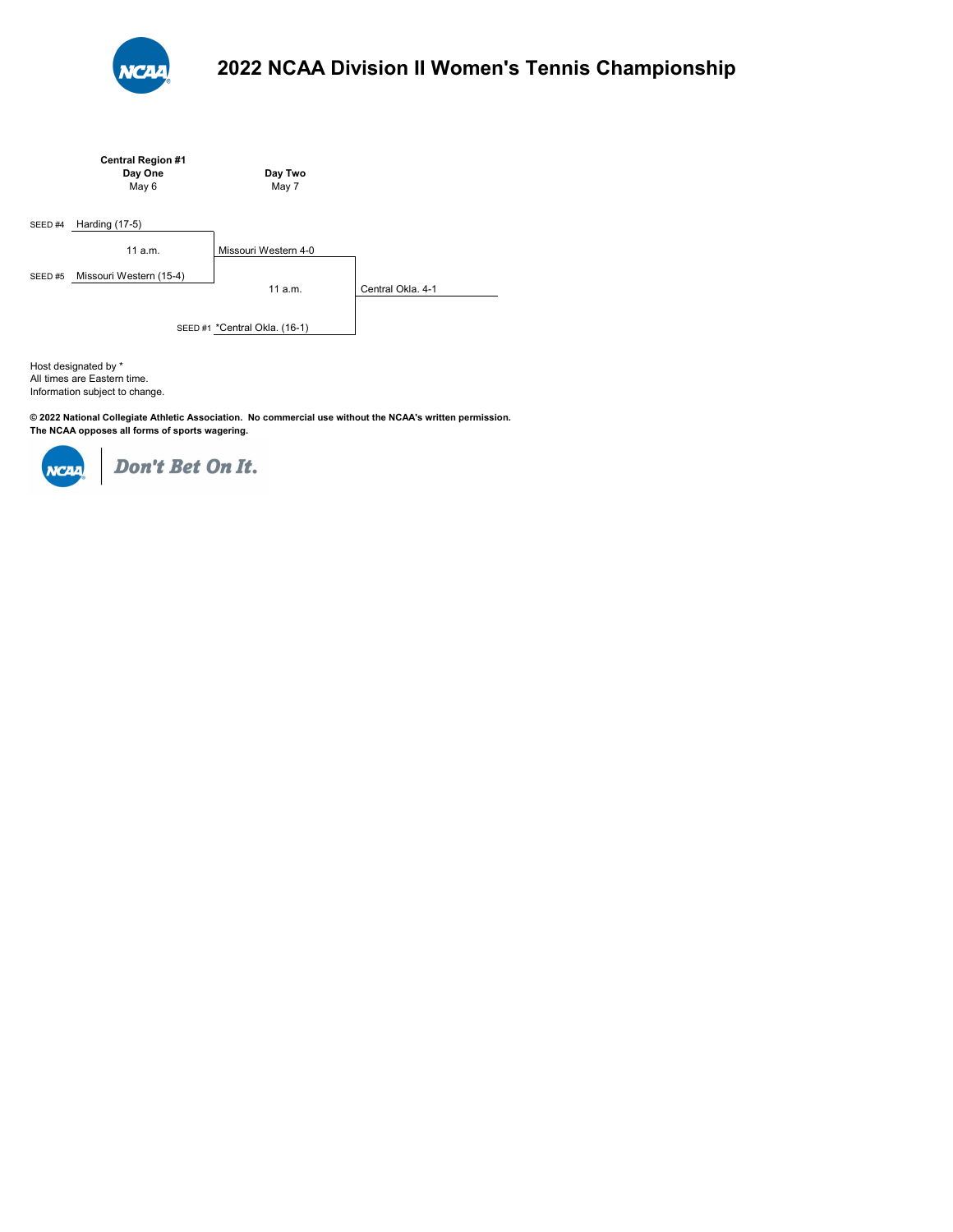

## **Central Region #2**

|        | Day One<br>May 6          | Day Two<br>May 7               |              |
|--------|---------------------------|--------------------------------|--------------|
|        |                           |                                |              |
| SEED#3 | Southeastern Okla. (14-7) |                                |              |
|        | 3 p.m.                    | Washburn 4-0                   |              |
| SEED#6 | Washburn (13-11)          | 3 p.m.                         | Washburn 4-3 |
|        |                           | SEED #2 *Augustana (SD) (20-1) |              |

All times are Eastern time. Information subject to change. Host designated by \*

© 2022 National Collegiate Athletic Association. No commercial use without the NCAA's written permission.<br>The NCAA opposes all forms of sports wagering.

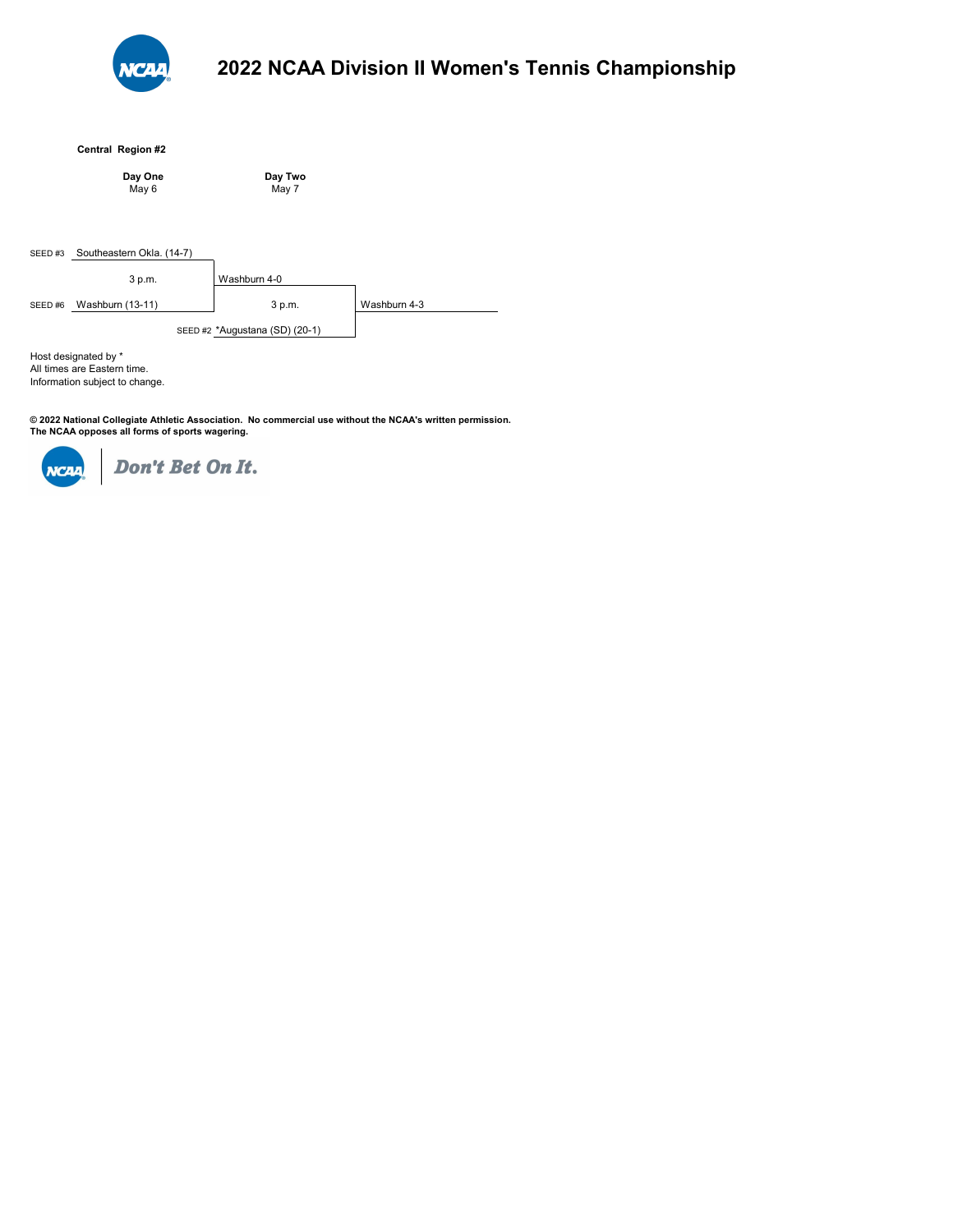

|                                                                                       | East Region #1<br>Day One<br>May 6 | Day Two<br>May 7 |                     |  |
|---------------------------------------------------------------------------------------|------------------------------------|------------------|---------------------|--|
| SEED <sub>#4</sub>                                                                    | St. Thomas Aquinas (18-2)          |                  |                     |  |
|                                                                                       | Noon                               | Le Moyne 4-2     |                     |  |
| SEED#5                                                                                | Le Moyne (13-3)                    | Noon             | Wilmington (DE) 4-0 |  |
| SEED #1 *Wilmington (DE) (14-2)                                                       |                                    |                  |                     |  |
| Host designated by *<br>All times are Eastern time.<br>Information subject to change. |                                    |                  |                     |  |

**© 2022 National Collegiate Athletic Association. No commercial use without the NCAA's written permission. The NCAA opposes all forms of sports wagering.** 



Don't Bet On It.

N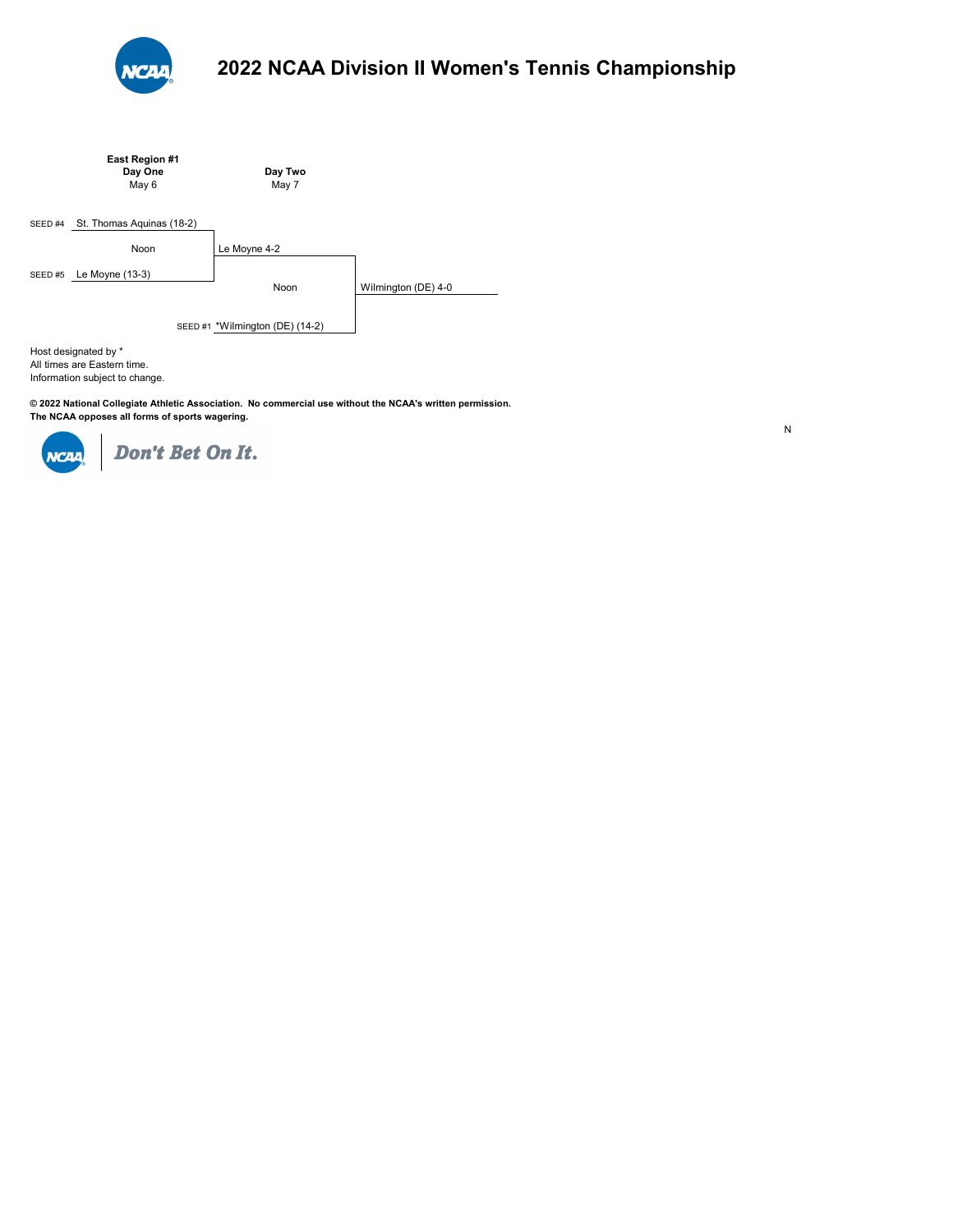

|        | East Region #2<br>Day One<br>May 6 | Day Two<br>May 7              |                     |
|--------|------------------------------------|-------------------------------|---------------------|
| SEED#3 | *Queens (NY) (11-3)                |                               |                     |
|        | Noon                               | Franklin Pierce 4-3           |                     |
| SEED#6 | Franklin Pierce (11-2)             | Noon                          | Franklin Pierce 4-0 |
|        |                                    | SEED #2 Dist. Columbia (14-2) |                     |

All times are Eastern time. Information subject to change. Host designated by \*

**© 2022 National Collegiate Athletic Association. No commercial use without the NCAA's written permission. The NCAA opposes all forms of sports wagering.** 

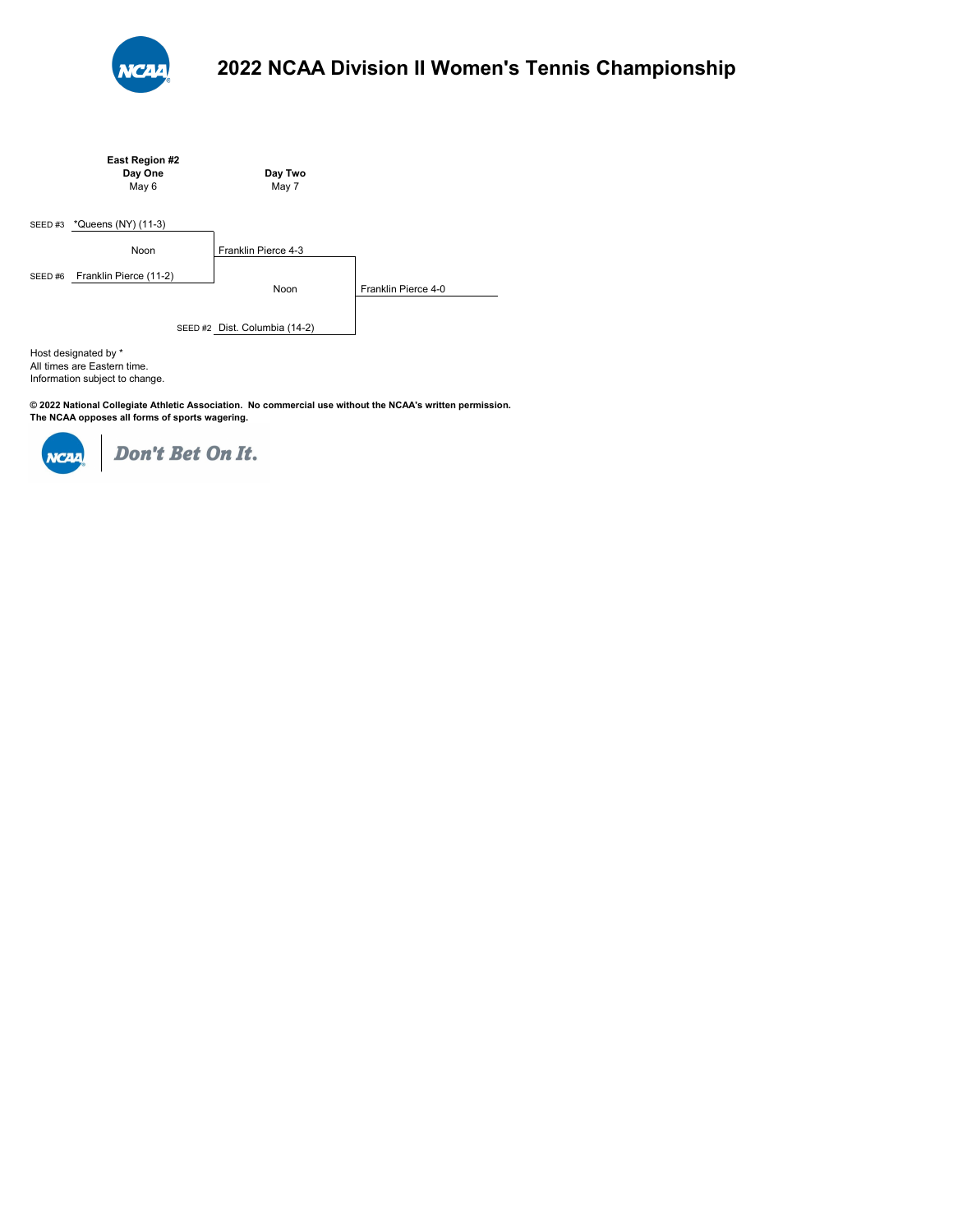

|                       | <b>Midwest Region #1</b><br>Day One<br>May 6 | Day Two<br>May 7     |             |  |
|-----------------------|----------------------------------------------|----------------------|-------------|--|
| SEED #4               | Tiffin (17-4)                                |                      |             |  |
|                       | 9 a.m.                                       | Wayne State (MI) 4-1 |             |  |
| SEED#5                | Wayne State (MI) (12-4)                      | 10a.m.               | UIndy $4-0$ |  |
| SEED #1 *UIndy (15-2) |                                              |                      |             |  |
|                       | Host designated by *                         |                      |             |  |

All times are Eastern time. Information subject to change.

**© 2022 National Collegiate Athletic Association. No commercial use without the NCAA's written permission. The NCAA opposes all forms of sports wagering.** 

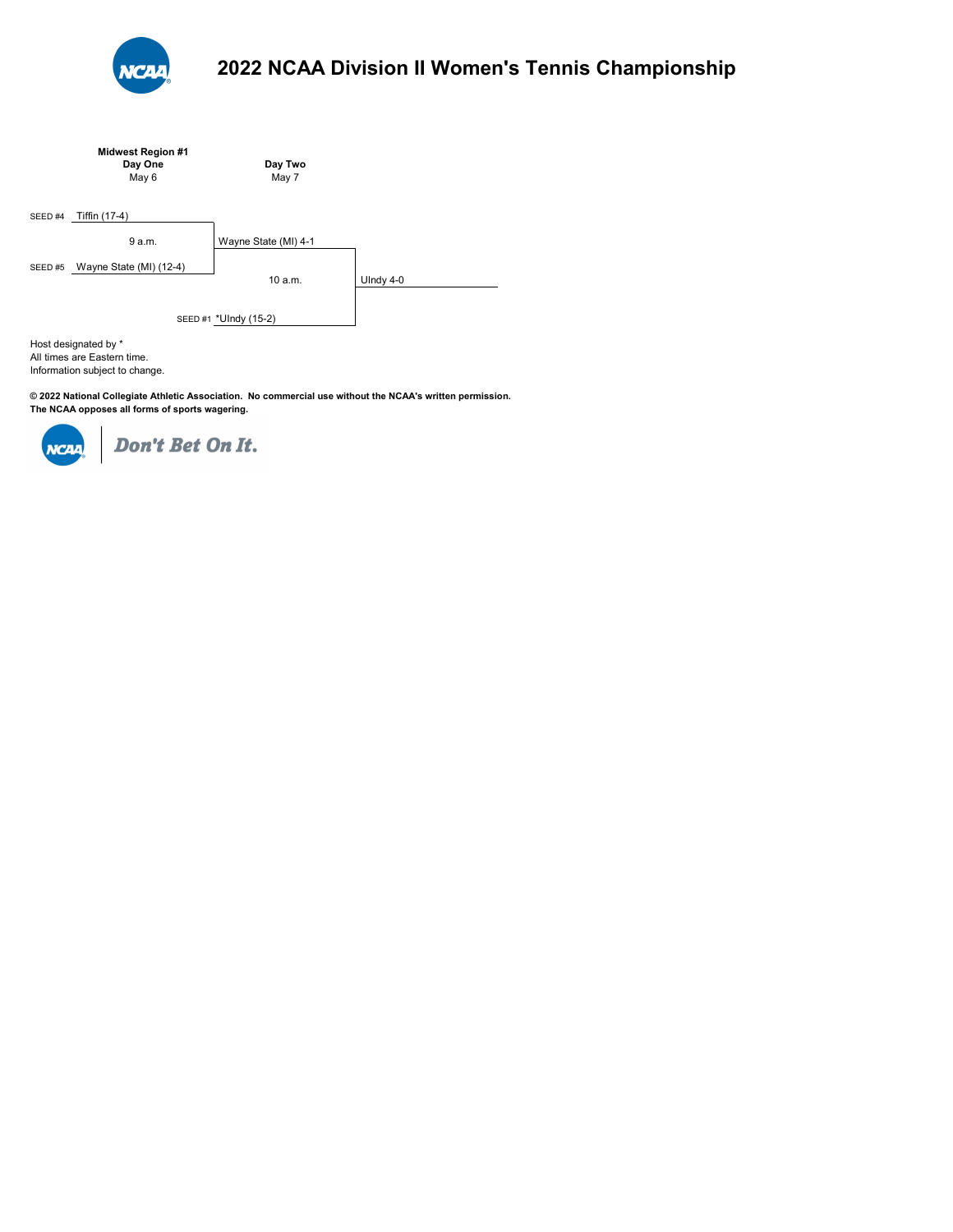

## **Midwest Region #2**

|        | Day One<br>May 6          | Day Two<br>May 7      |                       |
|--------|---------------------------|-----------------------|-----------------------|
| SEED#2 | *Southwest Baptist (14-7) |                       |                       |
|        | 9:30a.m.                  | Southwest Baptist 4-2 |                       |
| SEED#7 | Findlay (13-6)            | 11a.m.                | Southwest Baptist 4-2 |
| SEED#3 | Drury (15-3)              |                       |                       |
|        | 12:30 p.m.                | Grand Valley St. 4-1  |                       |
| SEED#6 | Grand Valley St. (12-4)   |                       |                       |

All times are Eastern time. Information subject to change. Host designated by \*

© 2022 National Collegiate Athletic Association. No commercial use without the NCAA's written permission.<br>The NCAA opposes all forms of sports wagering.

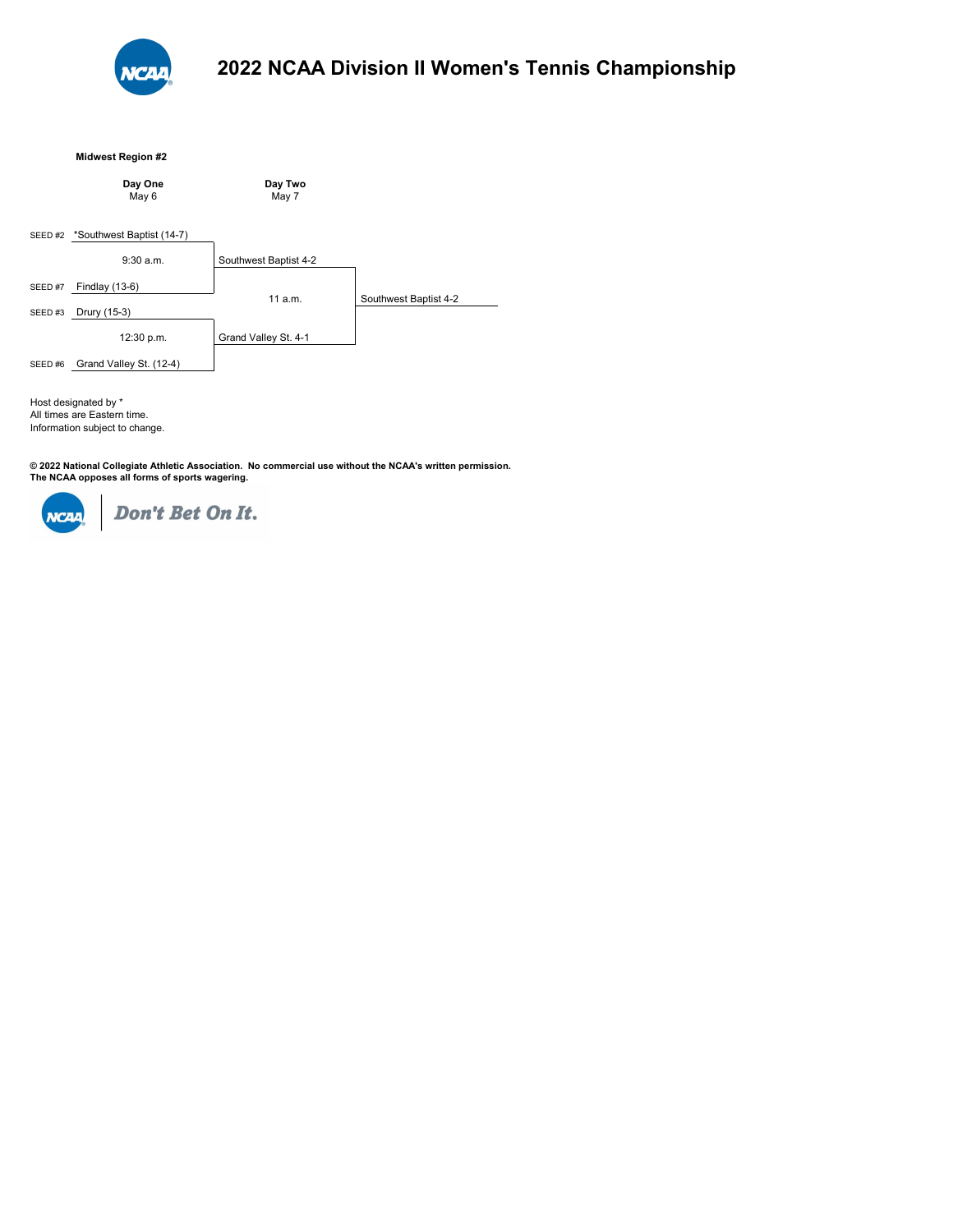

|                   | South Region #1<br>Day One<br>May 6                | Day Two<br>May 7                   |           |
|-------------------|----------------------------------------------------|------------------------------------|-----------|
| SEED #4<br>SEED#5 | West Ala. (17-3)<br>9 a.m.<br>Lynn (11-5)          | West Ala. 4-0                      |           |
|                   | Host designated by *<br>All timos are Eastern timo | 8:30 a.m.<br>SEED #1 *Barry (19-0) | Barry 4-0 |

All times are Eastern time. Information subject to change.

**© 2022 National Collegiate Athletic Association. No commercial use without the NCAA's written permission. The NCAA opposes all forms of sports wagering.** 

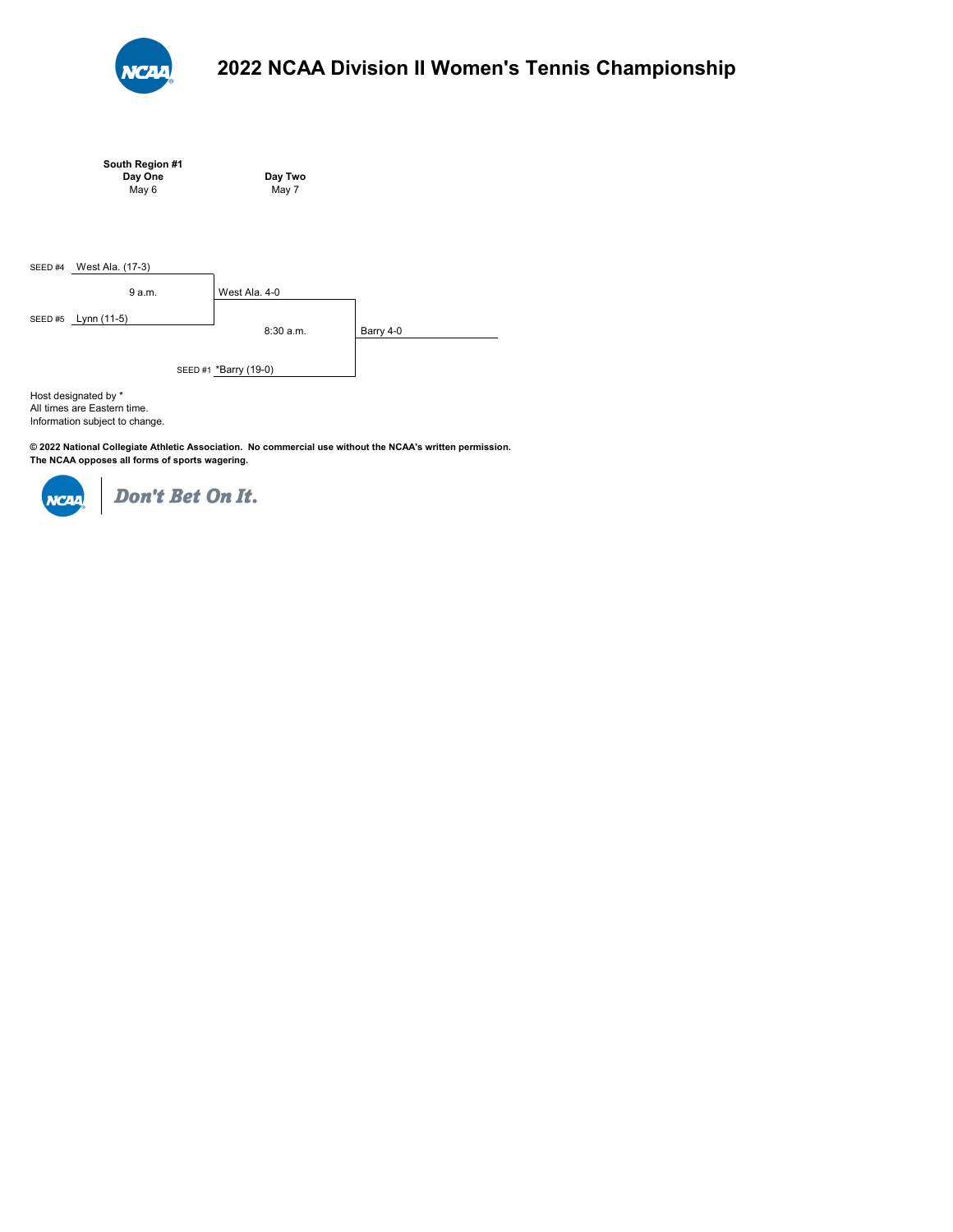

|        | South Region #2<br>Day One<br>May 6                                                   | Day Two<br>May 7      |                       |
|--------|---------------------------------------------------------------------------------------|-----------------------|-----------------------|
| SEED#2 | *Nova Southeastern (16-3)                                                             |                       |                       |
|        | 10 a.m.                                                                               | Nova Southeastern 4-0 |                       |
| SEED#7 | Benedict (14-6)                                                                       |                       |                       |
|        |                                                                                       | 10 a.m.               | Nova Southeastern 4-1 |
| SEED#3 | Saint Leo (18-2)                                                                      |                       |                       |
|        | 2 p.m.                                                                                | Saint Leo 4-0         |                       |
| SEED#6 | AUM (17-7)                                                                            |                       |                       |
|        | Host designated by *<br>All times are Eastern time.<br>Information subject to change. |                       |                       |

**© 2022 National Collegiate Athletic Association. No commercial use without the NCAA's written permission. The NCAA opposes all forms of sports wagering.** 

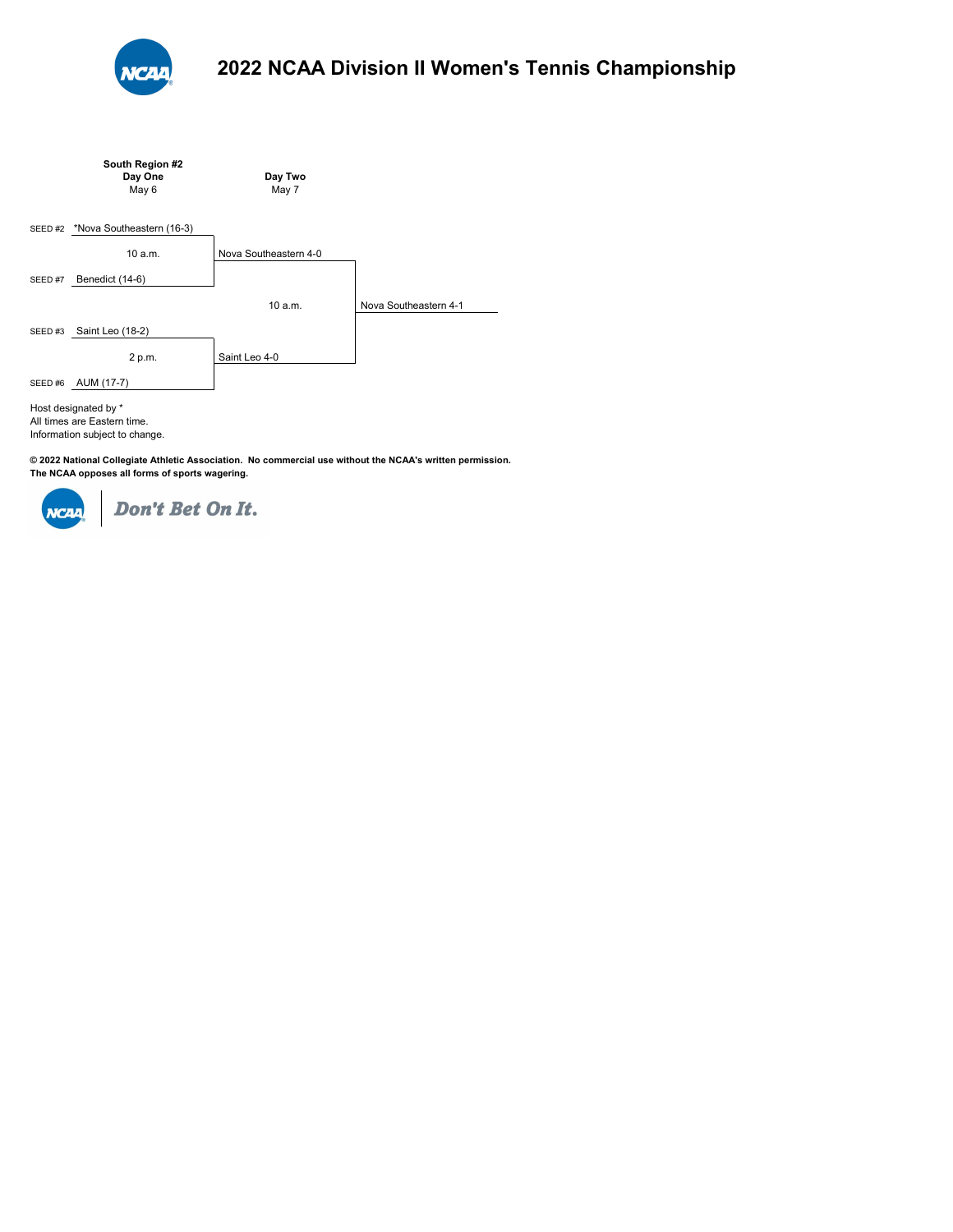

**South Central #1 Day One** May 6

SEED #1 \*St. Mary's (TX) (13-3)

3 p.m. St. Mary's (TX) 4-1

SEED #4 Midwestern St. (15-6)

All times are Eastern time. Information subject to change. Host designated by \*

**© 2022 National Collegiate Athletic Association. No commercial use without the NCAA's written permission. The NCAA opposes all forms of sports wagering.** 

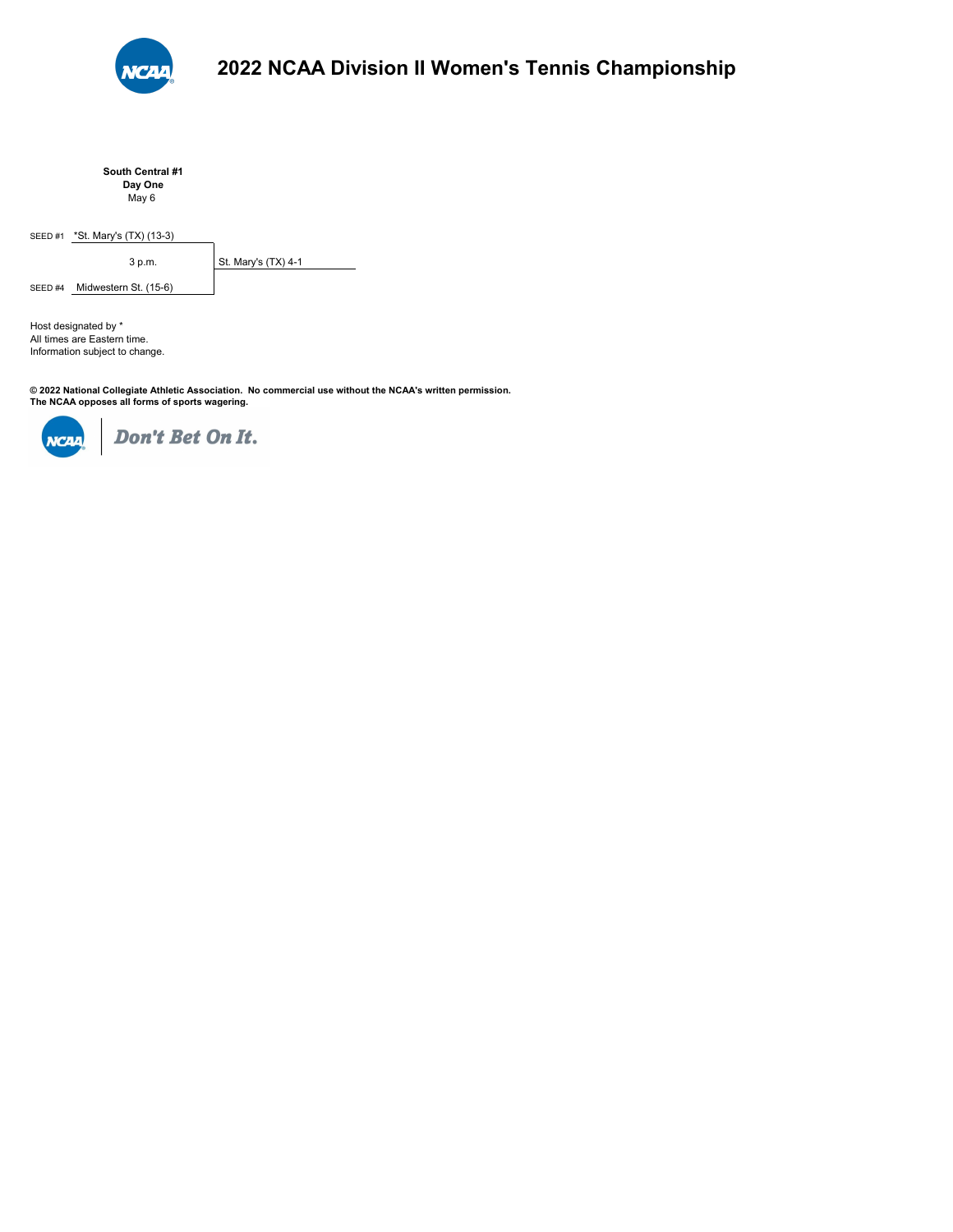

**South Central #2 Day One** May 7

SEED #2 \*Cameron (18-3)

2 p.m. Cameron 4-1

SEED #3 **Angelo St. (16-7)** 

Information subject to change. All times are Eastern time. Host designated by \*

**© 2022 National Collegiate Athletic Association. No commercial use without the NCAA's written permission. The NCAA opposes all forms of sports wagering.** 

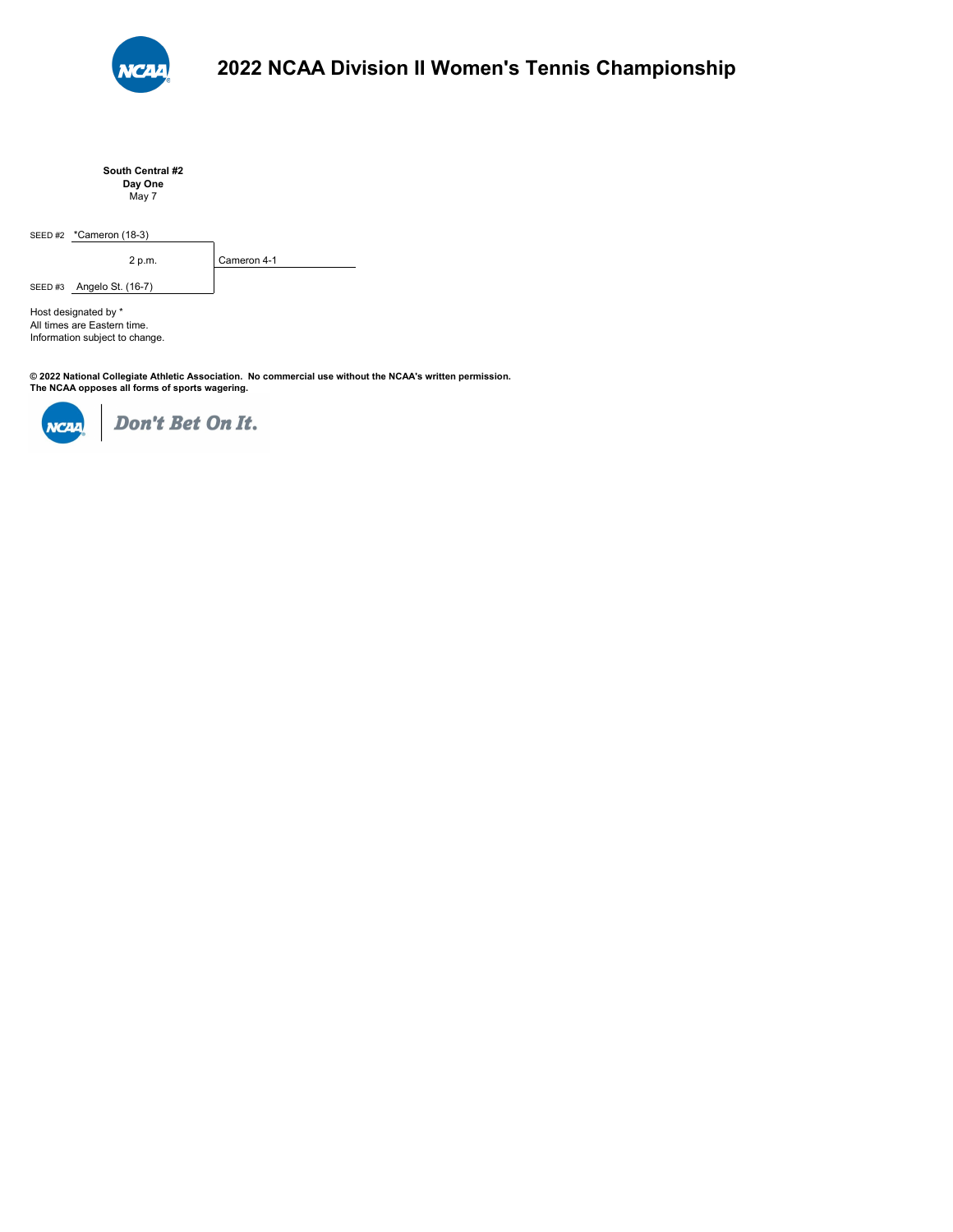

|         | Southeast Region #1                                 |                              |                  |
|---------|-----------------------------------------------------|------------------------------|------------------|
|         | Day One                                             | Day Two                      |                  |
|         | May 6                                               | May 7                        |                  |
|         |                                                     |                              |                  |
| SEED #4 | North Georgia (13-4)                                |                              |                  |
|         | 1 p.m.                                              | North Georgia 4-2            |                  |
| SEED#5  | Wingate (16-7)                                      |                              |                  |
|         |                                                     | 1 p.m.                       | Columbus St. 4-2 |
|         |                                                     | SEED #1 *Columbus St. (16-5) |                  |
|         | Host designated by *<br>All times are Eastern time. |                              |                  |

Information subject to change.

**© 2022 National Collegiate Athletic Association. No commercial use without the NCAA's written permission. The NCAA opposes all forms of sports wagering.** 

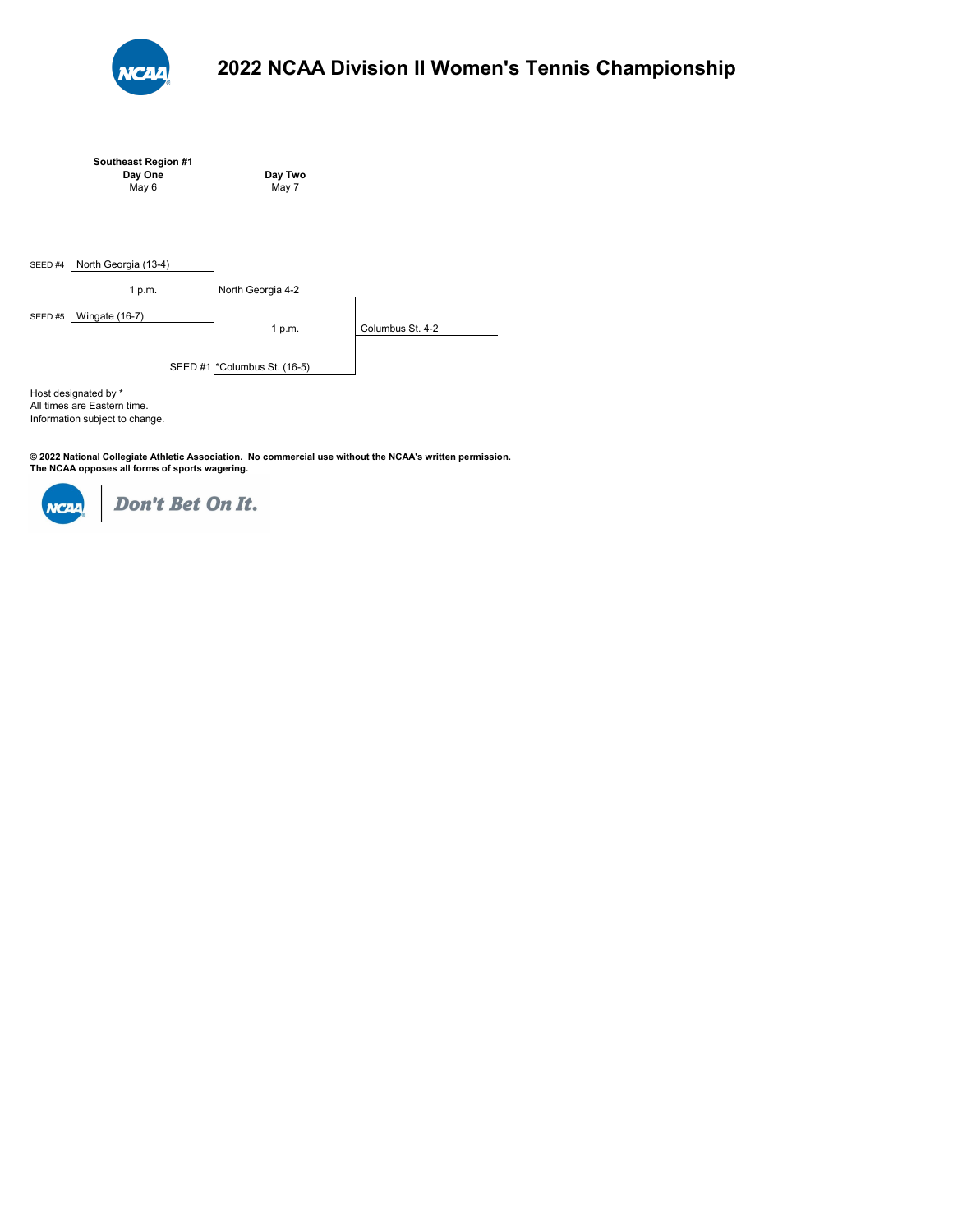

|        | Southeast Region #2<br>Day One<br>May 6 | Day Two<br>May 7 |             |
|--------|-----------------------------------------|------------------|-------------|
| SEED#2 | *Flagler (15-7)<br>10a.m.               | Flagler 4-0      |             |
| SEED#7 | Mount Olive (15-2)                      | 1 p.m.           | Flagler 4-0 |
| SEED#3 | Queens (NC) (15-1)                      |                  |             |

2 p.m. Newberry 4-3 SEED #6 Newberry (23-4)

All times are Eastern time. Information subject to change. Host designated by \*

**© 2022 National Collegiate Athletic Association. No commercial use without the NCAA's written permission. The NCAA opposes all forms of sports wagering.** 

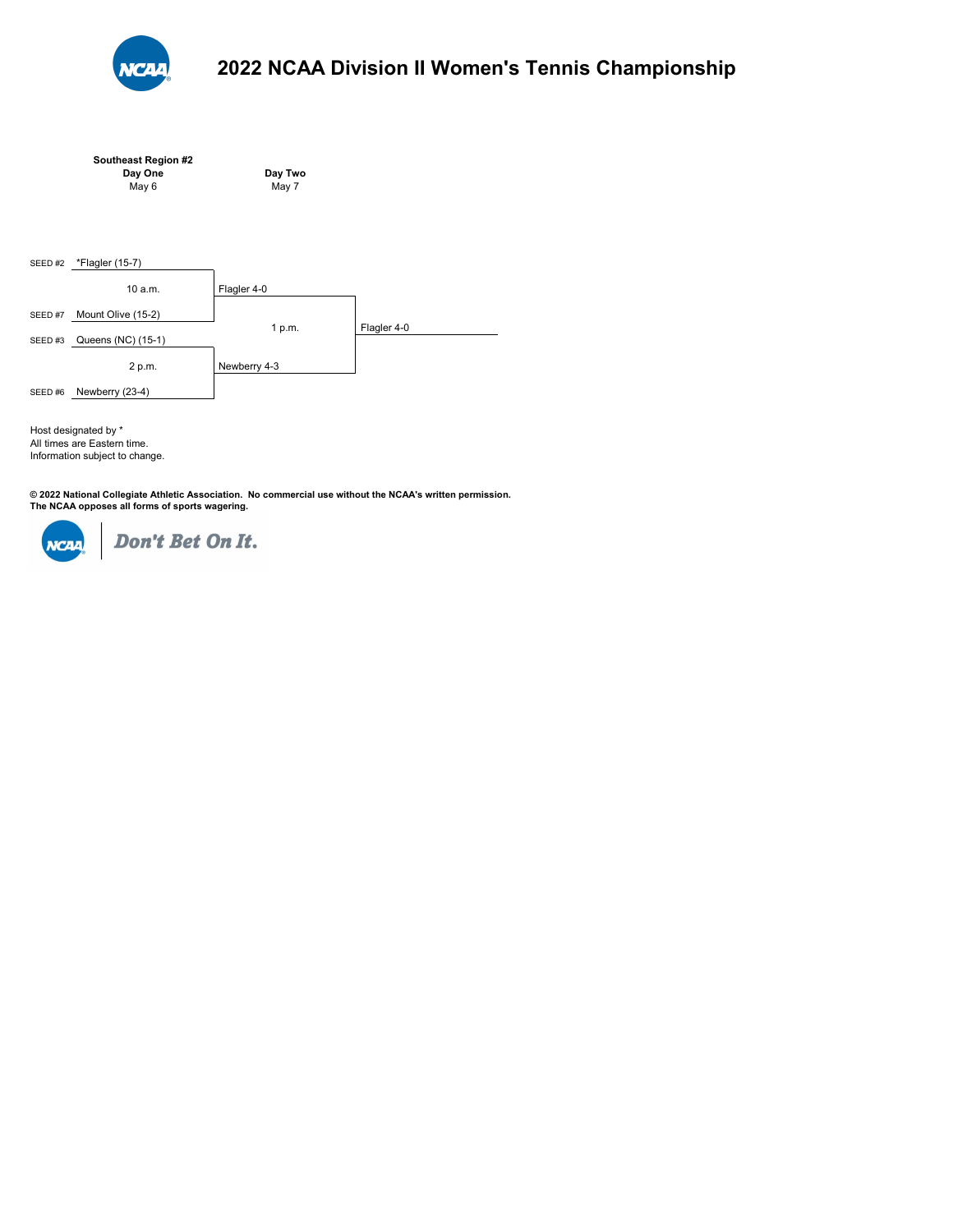

**West Region #1 Day One** May 6

SEED # 1 \*Hawaii Pacific (14-4)

SEED #4 Point Loma (14-5)

9 p.m. Hawaii Pacific 4-2

Information subject to change. All times are Eastern time. Host designated by \*

© 2022 National Collegiate Athletic Association. No commercial use without the NCAA's written permission.<br>The NCAA opposes all forms of sports wagering.